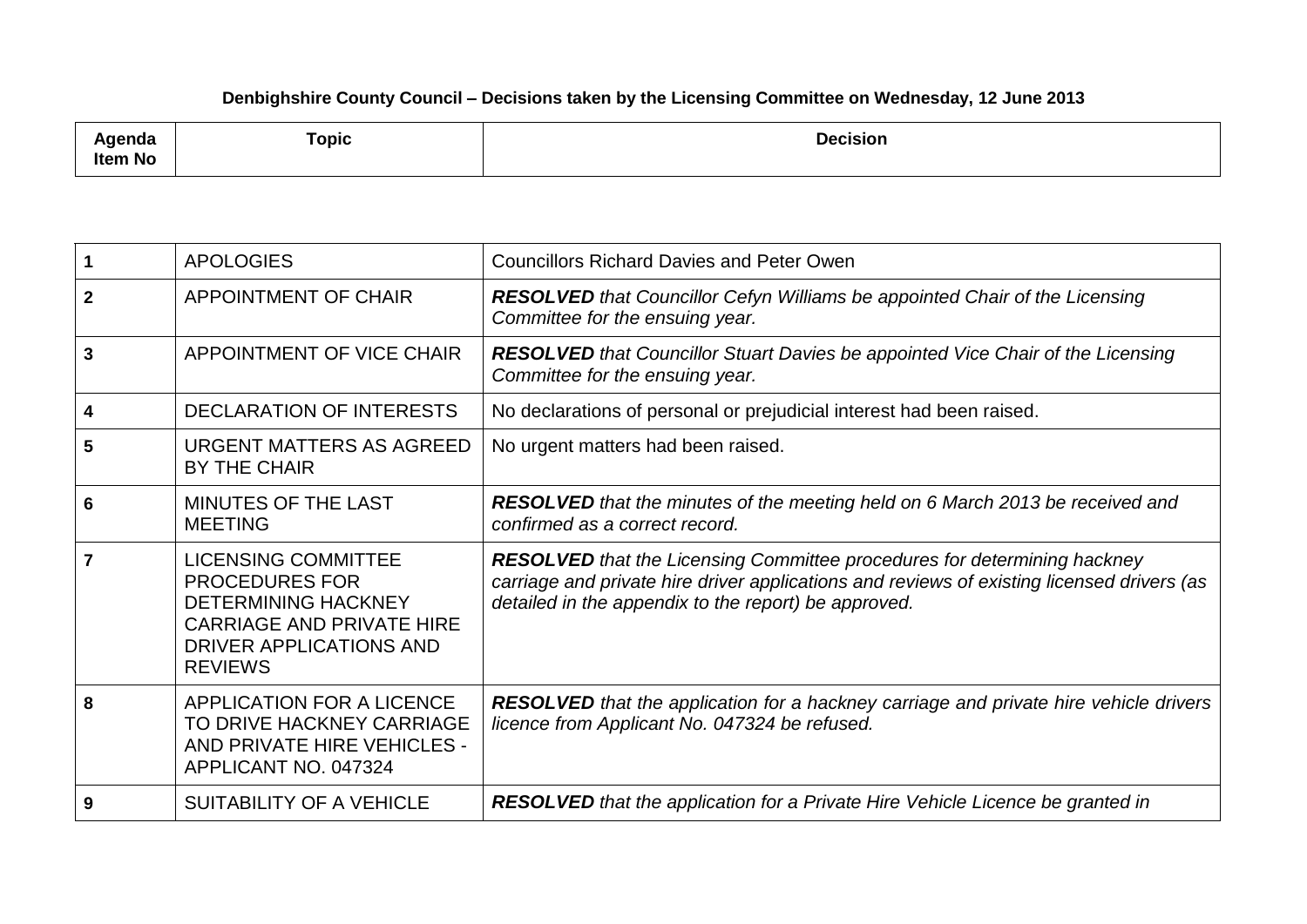## **Denbighshire County Council – Decisions taken by the Licensing Committee on Wednesday, 12 June 2013**

| ⊺opic<br><b>Decision</b><br><b>\qenda</b><br>Item No |  |
|------------------------------------------------------|--|
|------------------------------------------------------|--|

|    | FOR A PRIVATE HIRE LICENCE                                                                                         | respect of the vehicle concerned with its present seating configuration.                                                                                                                                                                                                                                                                                                                                                                                                                                                        |  |  |
|----|--------------------------------------------------------------------------------------------------------------------|---------------------------------------------------------------------------------------------------------------------------------------------------------------------------------------------------------------------------------------------------------------------------------------------------------------------------------------------------------------------------------------------------------------------------------------------------------------------------------------------------------------------------------|--|--|
| 10 | APPLICATION FOR A LICENCE<br>TO DRIVE HACKNEY CARRIAGE<br>AND PRIVATE HIRE VEHICLES -<br>APPLICANT NO. 047331      | <b>RESOLVED</b> that the application for a hackney carriage and private hire vehicle drivers<br>licence from Applicant No. 047331 be refused.                                                                                                                                                                                                                                                                                                                                                                                   |  |  |
| 11 | APPLICATION FOR A LICENCE<br>TO DRIVE HACKNEY CARRIAGE<br>AND PRIVATE HIRE VEHICLES -<br>APPLICANT NO. 047319      | <b>RESOLVED</b> that the application for a hackney carriage and private hire vehicle drivers<br>licence from Applicant No. 047319 be granted.                                                                                                                                                                                                                                                                                                                                                                                   |  |  |
| 12 | <b>REVIEW OF A LICENCE TO</b><br>DRIVE HACKNEY CARRIAGE<br>AND PRIVATE HIRE VEHICLES -<br><b>DRIVER NO. 044473</b> | <b>RESOLVED</b> that -<br>consideration of the suitability of Driver No. 044473 to hold a hackney carriage<br>(a)<br>and private hire vehicle drivers licence be deferred to the next meeting of the<br>committee to provide a further opportunity for the Driver to attend and present his<br>case, and<br>a letter be sent to Driver No. 044473 advising him of the committee's decision<br>(b)<br>above, requesting his attendance at the committee's next meeting and impressing<br>upon him the seriousness of the matter. |  |  |
| 13 | <b>PROCEDURES FOR NEW AND</b><br><b>REVISED POLICIES</b>                                                           | <b>RESOLVED</b> that the procedures for drafting new licensing policies and reviewing<br>existing policies (as detailed in the appendix to the report) be approved.                                                                                                                                                                                                                                                                                                                                                             |  |  |
| 14 | LICENSING PROCEDURES                                                                                               | <b>RESOLVED</b> that -                                                                                                                                                                                                                                                                                                                                                                                                                                                                                                          |  |  |